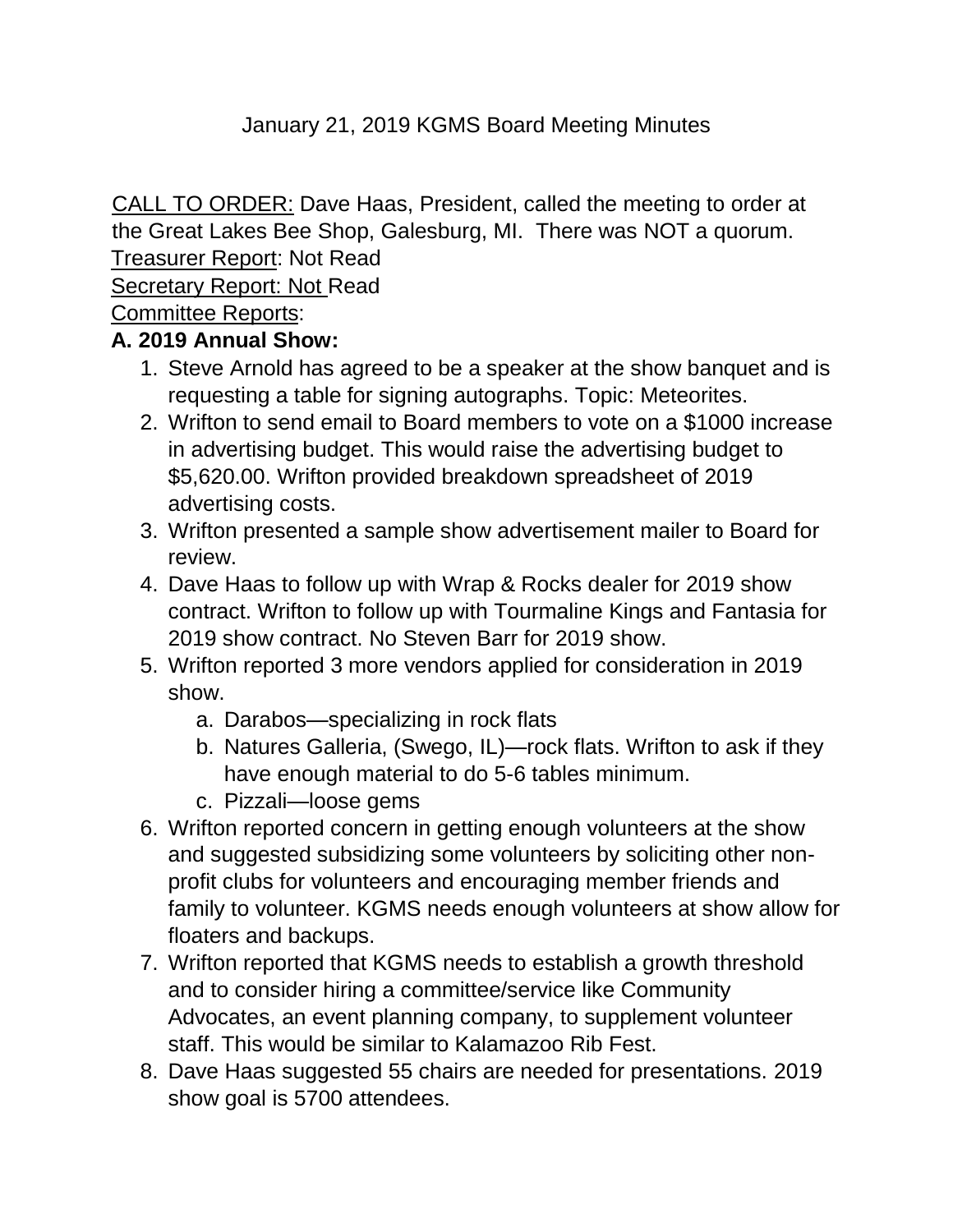## **B. Hospitality Committee**

1. Board discussed need to plan for 200+ people using hospitality area for 2019 show and to make sure scheduling allows kids area volunteers to eat. Keith to plan for 120 chairs in hospitality area.

2. Keith asked if Board wanted Janis (2018 banquet caterer) for 2019 banquet; keeping in mind there would be a possible significant increase in attendees due to more vendors and volunteers. Dave to provide Keith with the name of another caterer to compare prices/services.

# **C. Kids Area Committee**

1. Donna requested the crafts and games area at the show needs 22 tables total. Wrifton to check on availability of tables for kids area.

## **D. Education Committee**

1. Wrifton reported that Comstock STEM group requested permission to bring 6-7<sup>th</sup> grade to Kids Day.

Meeting adjourned at 8:00p.m. Next Board Meeting February 18, 2019 7:00p.m.

Cynthia Gauthier **Date Approved as corrected**: February 18, 2019 Recording Secretary